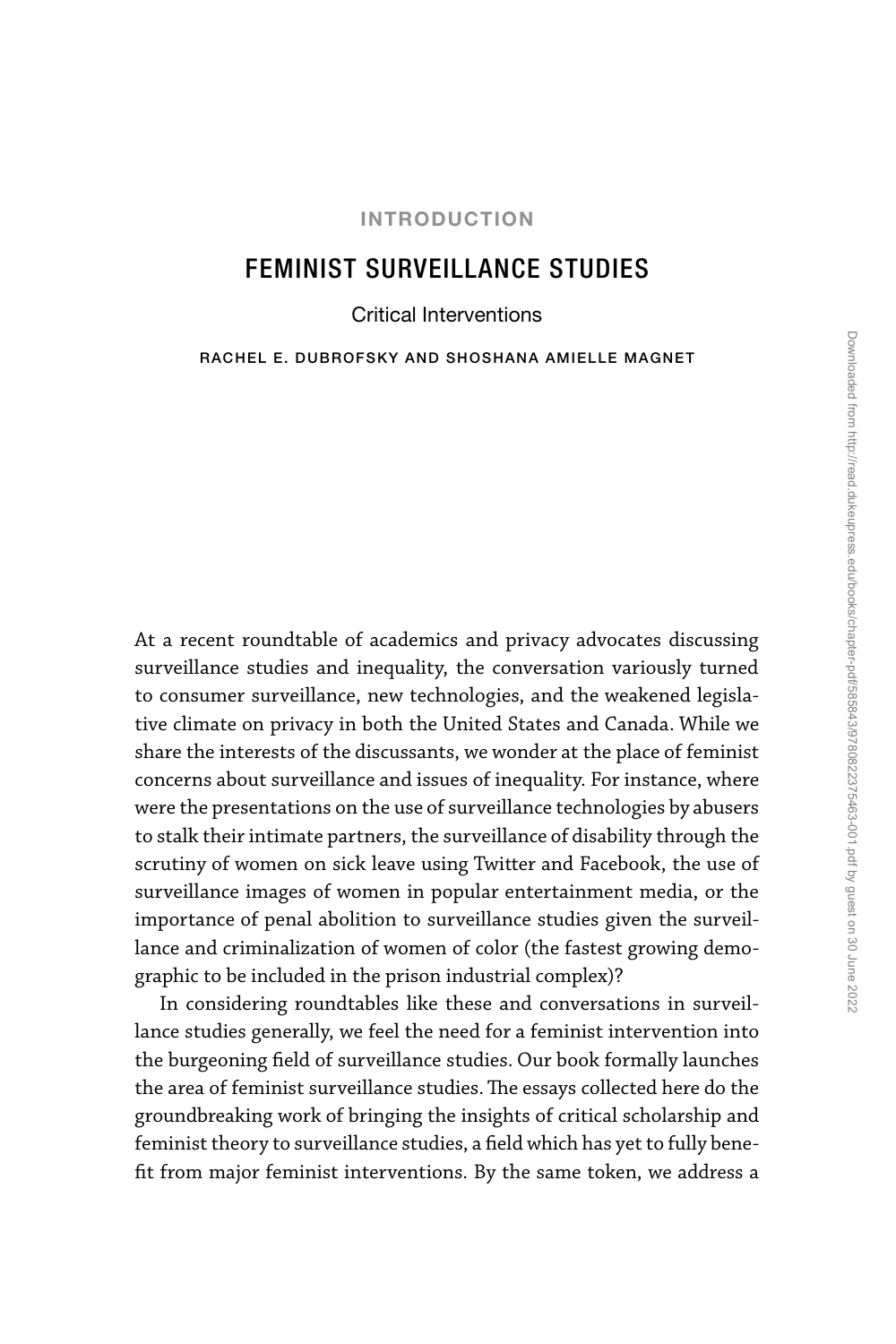gap in critical feminist scholarship, a field that has not explicitly taken as a focus an examination of the implications of a rapidly expanding surveillance society.

Briefly, implicit in most understandings of surveillance is the idea of real people being watched, often unknowingly, doing real things. The term *surveillance* is generally used to identify a systematic and focused manner of observing, or in the words of David Lyon, "any collection and processing of personal data, whether identifiable or not, for the purposes of influencing or managing those whose data have been garnered" (2001a, 2). Michel Foucault (1995) emphasized the productive potential of surveillance as a technology of statecraft—one by which the state produces the docile bodies essential to its functioning. In particular, he noted that this form of state scrutiny is not only the province of external forms of policing, but also of the internalized systems of discipline by which people come to police themselves. This form of internalized surveillance is often captured by the spatial landscape of the Panopticon, where prisoners are clustered around a guard tower in which they cannot see whether or not they are being watched (the guard may not be looking in their direction, or there may in fact be no guard in the tower). As a result, they learn to behave as if they are always under surveillance, since they can never know whether or not they are being scrutinized. Other useful descriptions of surveillance emphasize its broad aims, defining it as the "collection and analysis of information about populations in order to govern their activities"—a collection of information that is disaggregated and decentralized—a "surveillant assemblage" rather than a singular Big Brother (Haggerty and Ericson 2006, 8).

This collection highlights the contributions that scholarship on surveillance has made (and can make) to the fields of feminist theory, critical race theory, critical cultural studies, communication theory, media studies, critical criminology, and critical legal studies. We also emphasize the long-standing and existing roots these areas of study have in surveillance studies, even though these have not always been labeled and recognized formally as such. Part of the contribution of our project is to show that surveillance should be of wide disciplinary concern for critical scholars, and that it has in fact been an enduring concern in much existing scholarship in terms of gendered, sexualized, raced, and classed representations of bodies, including work committed to ending the institutions that facilitate criminalization. By drawing together disparate fields and placing the burgeoning field of surveillance studies in historical per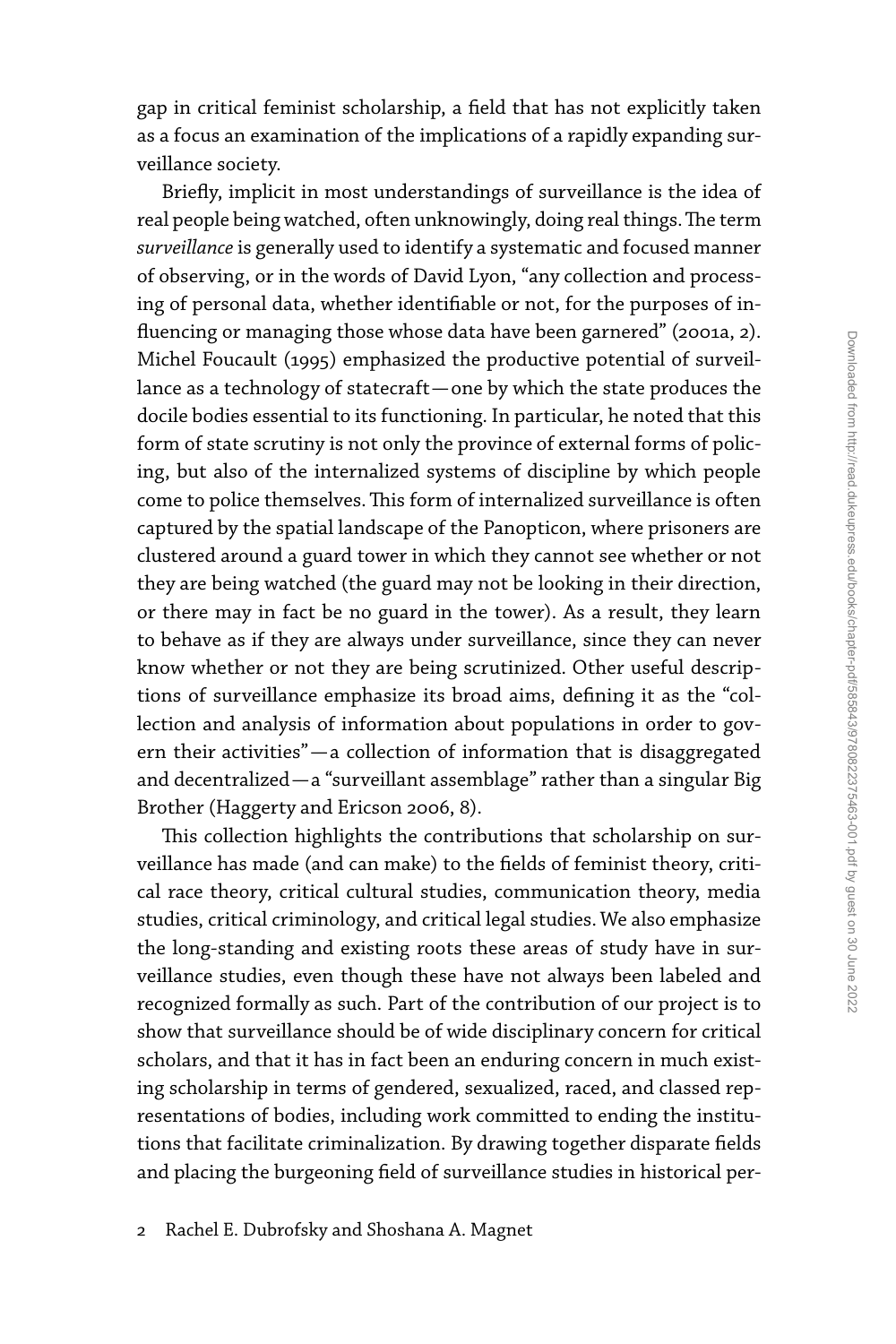spective, we find that surveillance is not a new phenomenon. In its most basic structure, the act of surveillance has always existed in some form as the action of observing or the condition of being observed, and has been theorized across disciplines—including ones that do not appear to explicitly engage questions of surveillance.

What are the implications of thinking about concerns related to surveillance specifically as critical feminist concerns using a feminist praxis? What new objects might this theoretical and methodological focus bring into view? The contributions to this volume are by no means exhaustive of the topics a critical feminist approach to surveillance can cover. This collection offers one possible approach to doing this kind of work, and we hope that it serves as a jumping off point for future scholarship. We group the chapters into thematic sections, ones that highlight the porous boundaries that exist in the study of surveillance, as the concerns raised by the authors overlap in so many important and rich ways—whether by theorizing the foundational structures of surveillance to examine specific instances of the scrutiny of individual bodies (Smith and Jiwani, this volume) or whether through an examination of particular bodies that helps to reveal the reliance of surveillance on deep structures of inequality (Dubrofsky and Wood, Moore and Currah, this volume). Nonetheless, the groupings help emphasize key themes in the collection.

# Toward a Feminist Praxis in Surveillance Studies

Part of our task is recuperative: to point out that there has been work on surveillance done by feminists for quite some time. As well, we take as our charge to highlight areas where a focus on surveillance requires explicit attention to critical feminist concerns. The "critical" part of our project which should be understood hereafter as implicit in our use of the term *feminist*—hails from a critical tradition that has at its core an activist and interventionist agenda, and a questioning of the taken-for-granted, of what is often mundane and seamless, with a profound sense that what goes unquestioned can be dangerous, particularly for disenfranchised bodies. Our critical feminist approach involves a feminist praxis that centers intersectionality. We argue that surveillance is inseparable from what feminist theorist Sherene Razack (1998) calls interlocking oppressions, ones that are often integral to the structures that underlie our culture. We understand a feminist praxis to "highlight the interaction between theory and practice that is greater than the sum of those two parts"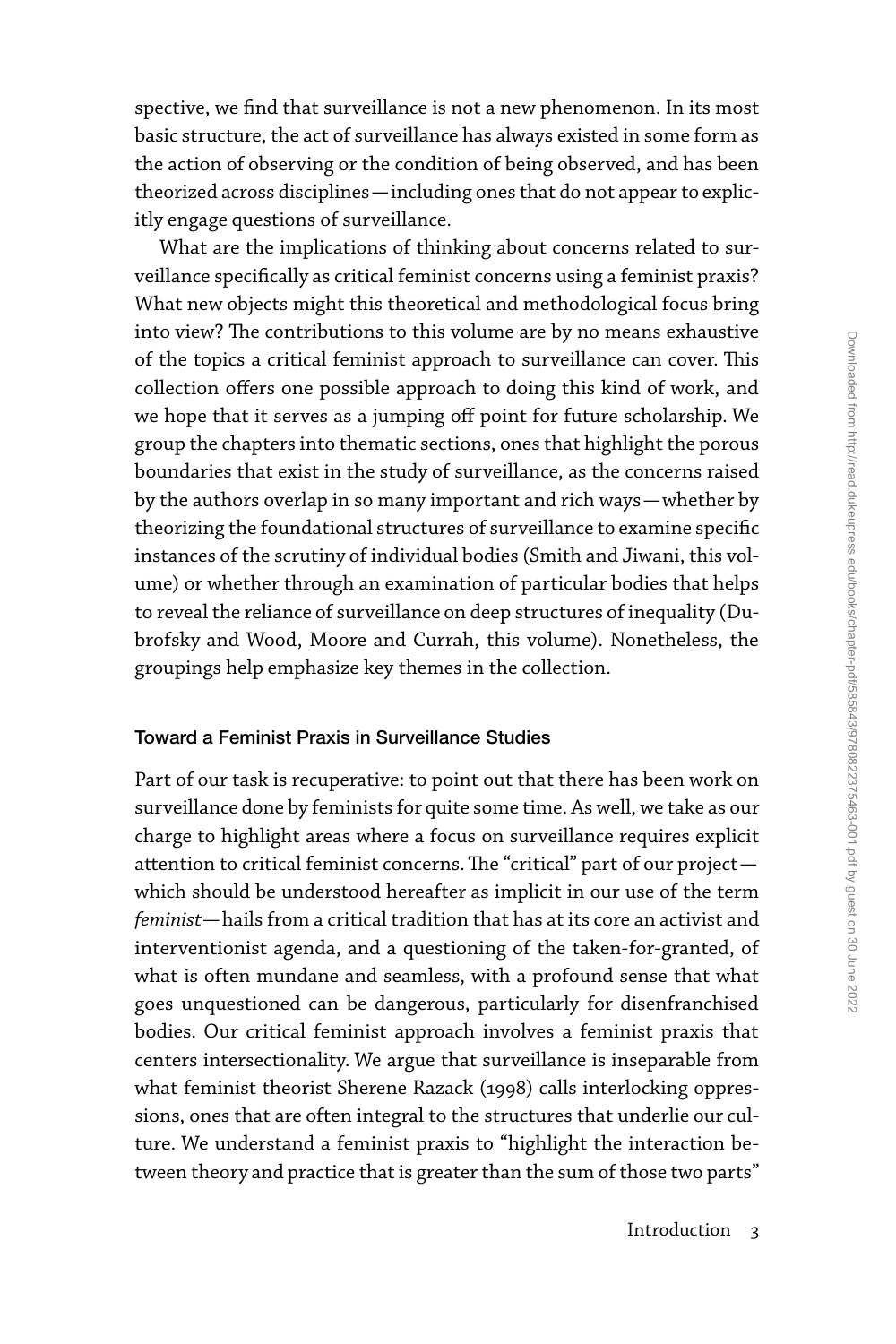(Mahraj 2010, 17). A feminist praxis is not limited to gender issues, but rather sees gender as part and parcel of a number of contingent issues, such as race, sexuality, class, and able- and disabled-bodiedness, insisting that these cannot be viewed in isolation. Each essay in this volume exhibits a feminist praxis in its approach to the study of surveillance.

How we engage questions related to surveillance—and what can be left out in these articulations—is a key concern in this volume. For instance, we've seen scholarly trends toward an analysis of the role newer technologies play in surveillance more broadly (Andrejevic 2007; Gates 2011; I. Kerr et al. 2009), but with much focus on privacy issues. New database technologies, newer forms of information storehouses, as well as newer communication technologies, like cell phones and PDAs (personal digital assistants), have had pernicious implications for individual and group privacy. Privacy is, however, a limited lens for thinking about surveillance, since it is a right not granted equally to all, a fact that needs to be taken into account in such investigations. Of course, "new methods of authentication, verification and surveillance have increasingly allowed persons and things to be digitally or biometrically identified, tagged, tracked, and monitored in real time and in formats that can be captured, archived, and retrieved indefinitely" (Kerr et al. 2009, xxiv), so newer surveillance technologies do have implications for "informational privacy" defined as "the claim of individuals, groups or institutions to determine for themselves when, how and to what extent information about them is communicated to others" (ibid., xxvii). In light of these developments, we need to ask the larger questions: who is considered to have a right to privacy? Whose privacy is not a concern and why? And importantly, how might a focus on these questions shape the field of surveillance studies? For instance, many communities—including prisoners, those receiving certain forms of welfare from the state, people with disabilities living in institutional care, as well as immigrants and refugees—have historically had, and continue to have, their bodily privacy invaded, but there is almost no public discussion about the infringement of their rights to privacy. As Rachel Hall notes in her contribution to this collection, privacy concerns have not kept vulnerable communities safer in the case of patriarchal violence, which often happens in the "private" space of the home. Hall shows us that part of the project of a feminist approach to surveillance studies is to "shift critical surveillance studies away from matters of privacy, security, and efficiency to a consideration of the ethical problem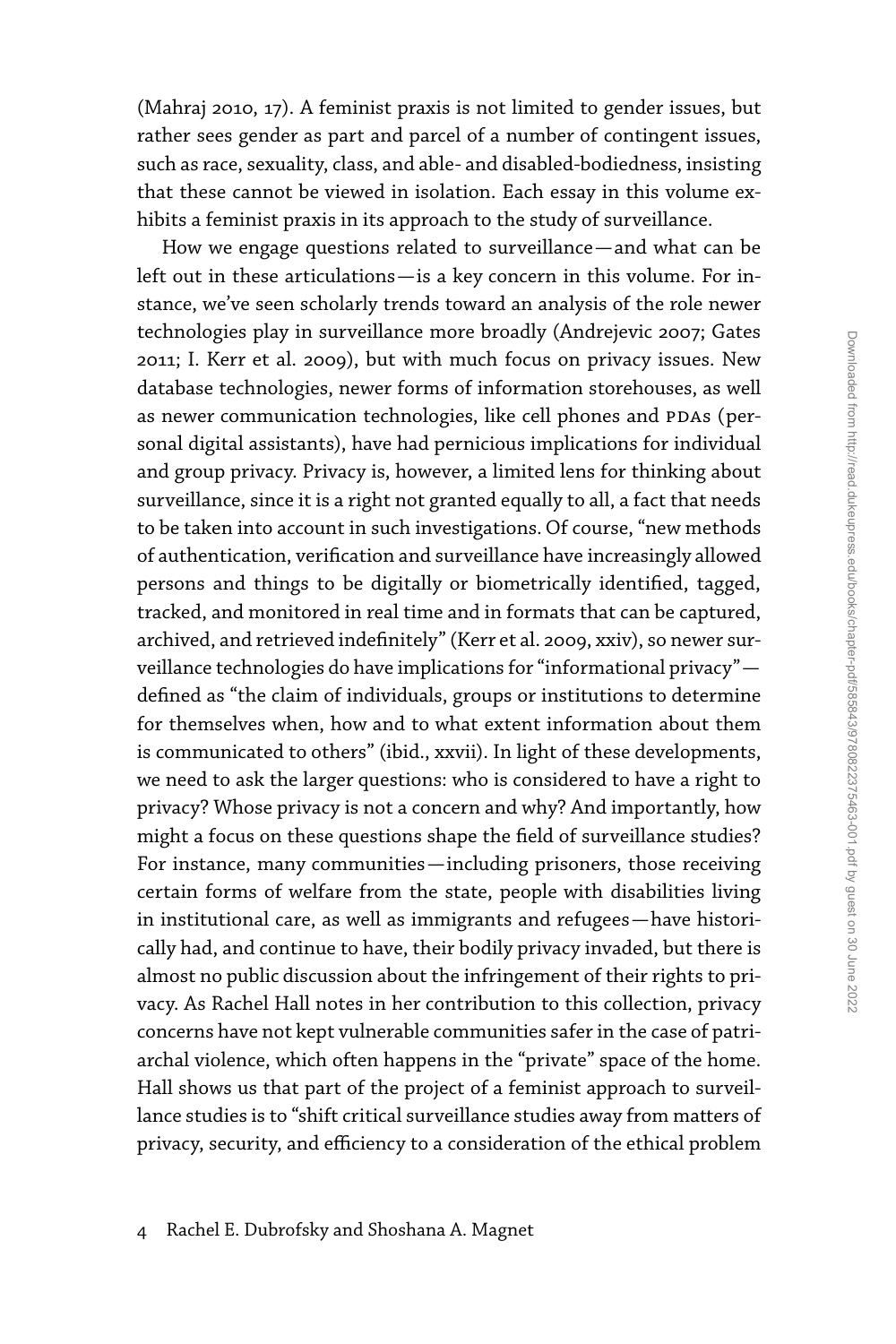of combating new forms of discrimination that are practiced in relation to categories of privilege, access, and risk" (147).

This volume makes the case that the ways in which supposedly "neutral" technologies are used requires a feminist analysis to access issues of disenfranchisement. For instance, although whole-body imaging technologies are specifically marketed to emphasize that they do not profile individuals based on the color of their skin, these technologies nevertheless, in directly targeting particular communities (including workingclass people, people with disabilities, and Muslim women) in ways that line up with the racist and Islamophobic imperatives of the U.S. state, serve to intensify existing inequalities. For example, backscatter x-rays continue the direct attack on the civil rights of transgender folks, as they can visualize objects including breast prostheses and dildos, and thus "out" trans people to airport screeners, and in doing so, make transgender travelers vulnerable to transphobic screeners. In some cases, particularly in small towns, these newer surveillance technologies result in the outing of transgender folks who pass in their communities, putting at risk their jobs as well as their relationships with their families and friends (Magnet and Rodgers 2012). These technologies also explicitly violate the religious prohibitions of many religious groups, including some Muslim women, and they have a disproportionate impact on people with disabilities, as they visualize urostomy and colostomy bags (ibid.).<sup>1</sup>

One of the components of our feminist praxis is a commitment to selfreflexivity and attentiveness to the ways that feminist thought can be coopted, for instance, for projects that dovetail with state interests. A few essays in this volume excavate the links that surveillance practices have to the burgeoning prison industrial complex—an important feminist concern since women of color remain the fastest growing demographic of people to be included behind bars (Fraden 2001; M. Alexander 2010) highlighting how a wide range of practices, from news coverage of crimes by people of color to turning to the police in domestic-violence situations, often results in facilitating the incarceration of vulnerable bodies. Andrea Smith (this volume) demonstrates the ways that relying on police to place perpetrators of violence under surveillance only makes those who are being subjected to aggression also vulnerable to harms caused by the state. In fact, feminist interventions into the law that aimed to involve police have backfired (INCITE! Women of Color Against Violence 2006). For example, mandatory arrest policies, whereby police must file charges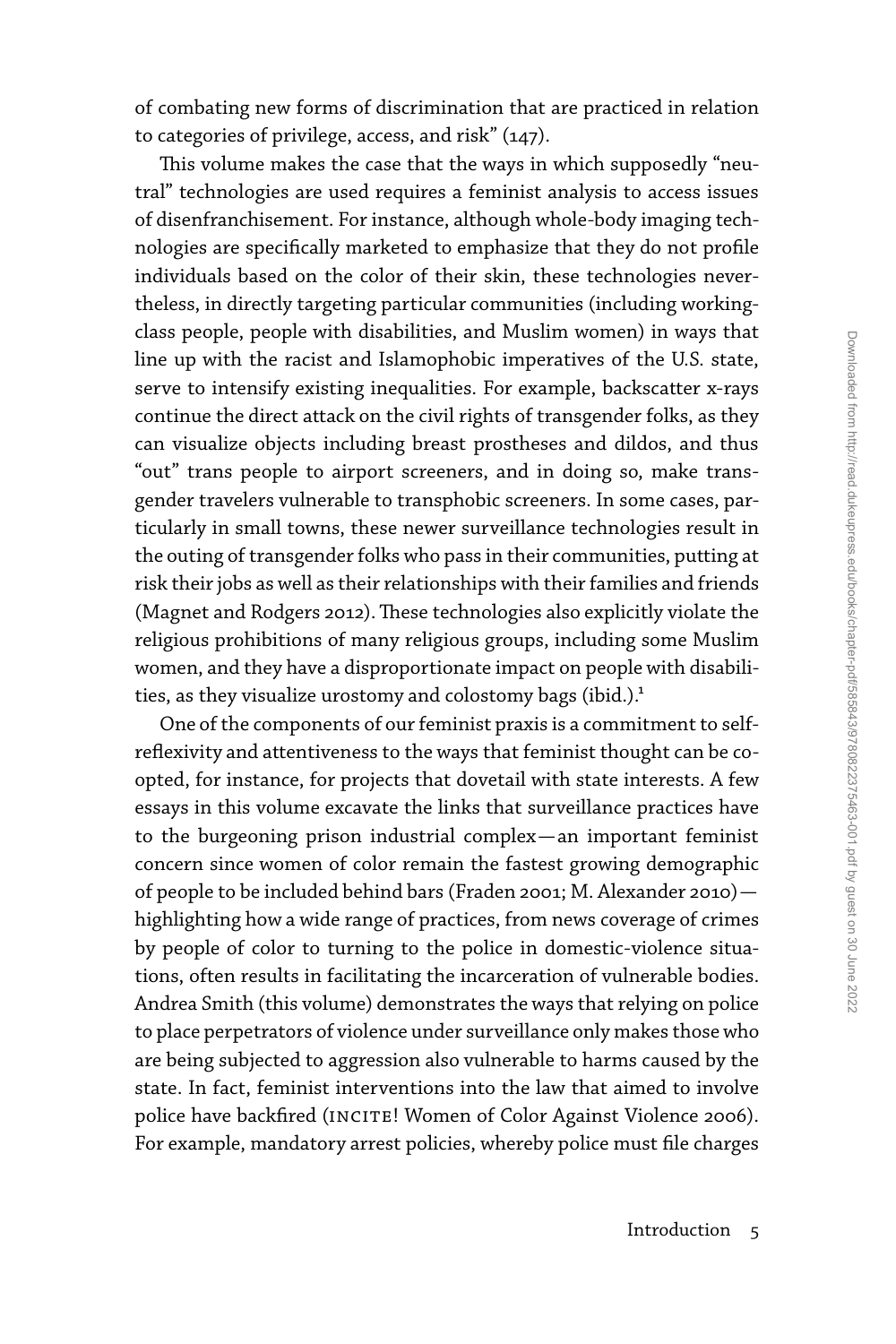in cases of domestic violence, have regularly resulted in the women themselves being charged and ending up in prison (Pollack, Green, and Allspach 2005). Moreover, Smith argues that because we imagine the surveillance apparatus of the state to be a sufficient response to violence, we fail to think of other, more creative solutions. Discussing one woman who lived with a batterer in her apartment building, but feared calling the police, Smith is struck by the fact that "the only potential interveners in this situation seems to be ourselves as individuals or the state. It seems like our only response is either a privatized response to violence or a communal one that is state-driven" (36). The result is not only that we do not "see" other solutions to the problem of violence, but that we also become absolved from having to see the violence in the first place. Smith argues that we need to dismantle penal responses to violence and begin to imagine responses outside this punitive system. Ummni Khan, in her contribution to this collection, argues that a cer-

tain type of feminist response to sex work—one that argues for the criminalization of johns—results in the disproportionate criminalization of vulnerable men. Asserting that there is a strand of feminist thought committed to abolishing prostitution that engages in what she calls "feminist surveillance practices" of male sex-trade clients, Khan shows that these are surveillance practices that continually lead to the disproportionate criminalization of poor men and men of color. Khan demonstrates the collusion between antiprostitution feminist thought and state agencies, which results in what Elizabeth Bernstein terms "carceral feminism" (2010)—a feminist politics that is entwined with criminalization and that fails to address the importance of penal abolition to any feminist movement.<sup>2</sup>

In addition to new theoretical frameworks and ideological commitments, we argue that a feminist approach to surveillance studies also needs new methodological tools. In their contribution to this volume, Kevin Walby and Seantel Anaïs propose that we introduce the pioneering methods of institutional ethnography, developed by feminist sociologist Dorothy Smith, to the practice of examining surveillance documents. An institutional-ethnographic methodological approach to surveillance, Walby and Anaïs illustrate, shows how the categories produced by surveillance documentation are, of course, gendered, racialized, sexualized, and classed.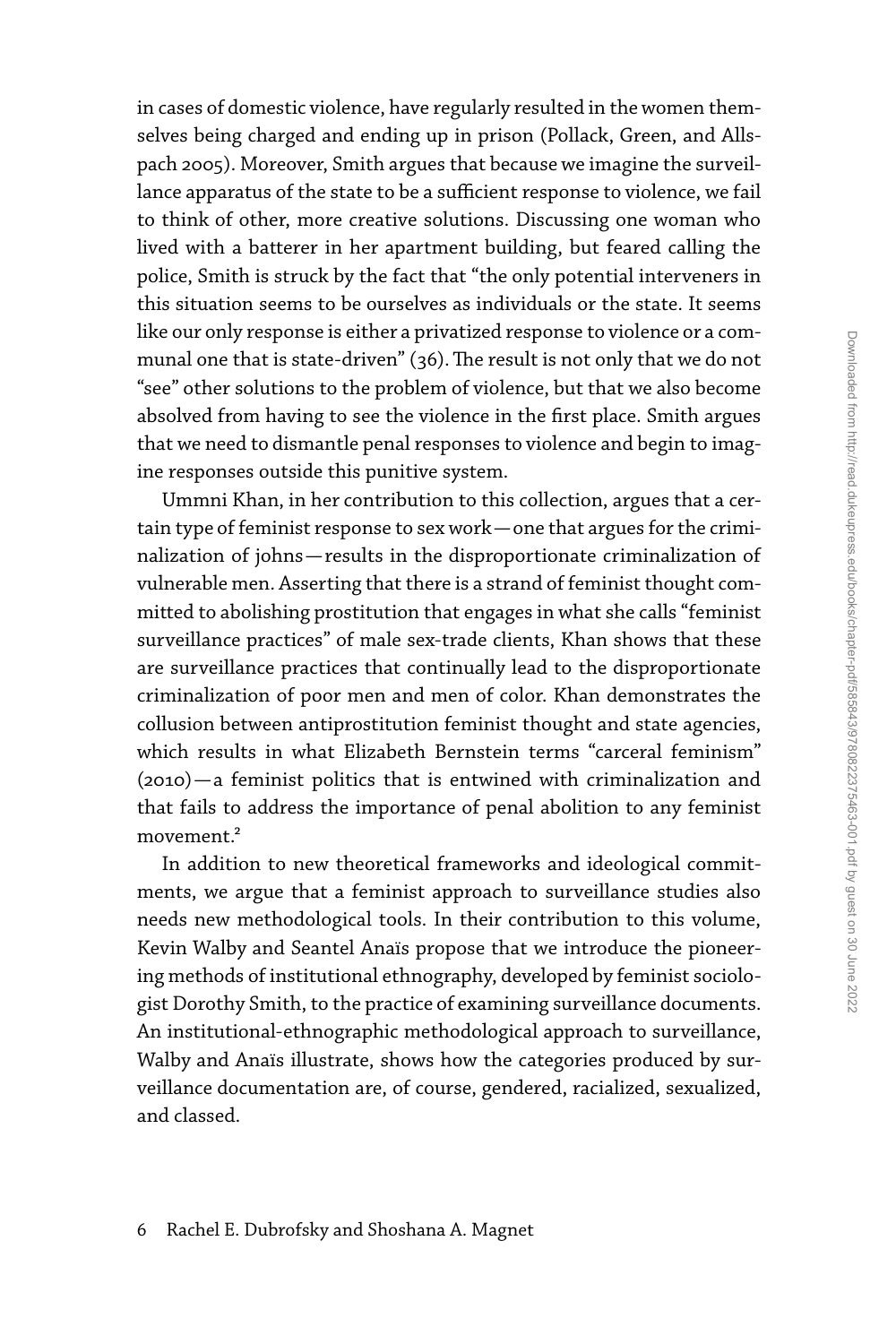## Surveillance as Foundational Structure

A feminist approach to surveillance studies highlights the ways that surveillance is integral to many of our foundational structural systems, ones that breed disenfranchisement, and that continue to be institutionalized. In an extension of bell hooks's notion of "white supremacist capitalist patriarchy" (hooks 1997), we suggest the (clumsy, but illustrative) term "white supremacist capitalist heteropatriarchal surveillance": the use of surveillance practices and technologies to normalize and maintain whiteness, able-bodiedness, capitalism, and heterosexuality, practices integral to the foundation of the modern state. Smith's contribution to this collection reminds that while the modern bureaucratic state is often the focus of surveillance studies, the surveillance of native peoples is a key foundational strategy of colonialism: technologies of surveillance were integral to settler colonialism. Smith calls for the centering of an anticolonial feminist analysis within the field of surveillance studies, as she recounts how the violence of surveillance through organized settler colonial practices transformed First Peoples into racialized communities, thus facilitating the bureaucratically managed rape of indigenous people, making them "rapeable."

State surveillance practices, which we might simply call state practices (since surveillance is so seamlessly embedded), are processes that are simultaneously about seeing and not-seeing—that is, some bodies are made invisible, while others are made hypervisible (see Smith, Moore, Jiwani, and Hall, this volume). The underlying structures of domination that created the conditions for violence in communities of color—such as the incarceration of indigenous peoples in residential schools or the institutionalized rape that accompanied slavery—are made invisible, while the cycle of violence that residential schools or that slavery created in terms of ongoing violence in communities of color are hypervisibilized, surveilled, and then subject to violent state intervention. As Yasmin Jiwani notes in her essay in this volume, which looks at how the commercial Canadian media covered the Shafia murders (four Afghan women murdered by family members in Canada), when violence happens in communities of color, it is understood as ordinary and expected—people from these communities are configured as always already criminals—whereas violence in white communities is imagined to be exceptional. This racist imagining of violence as key to communities of color justifies new forms of surveillance by the state in ways that facilitate the disproportionate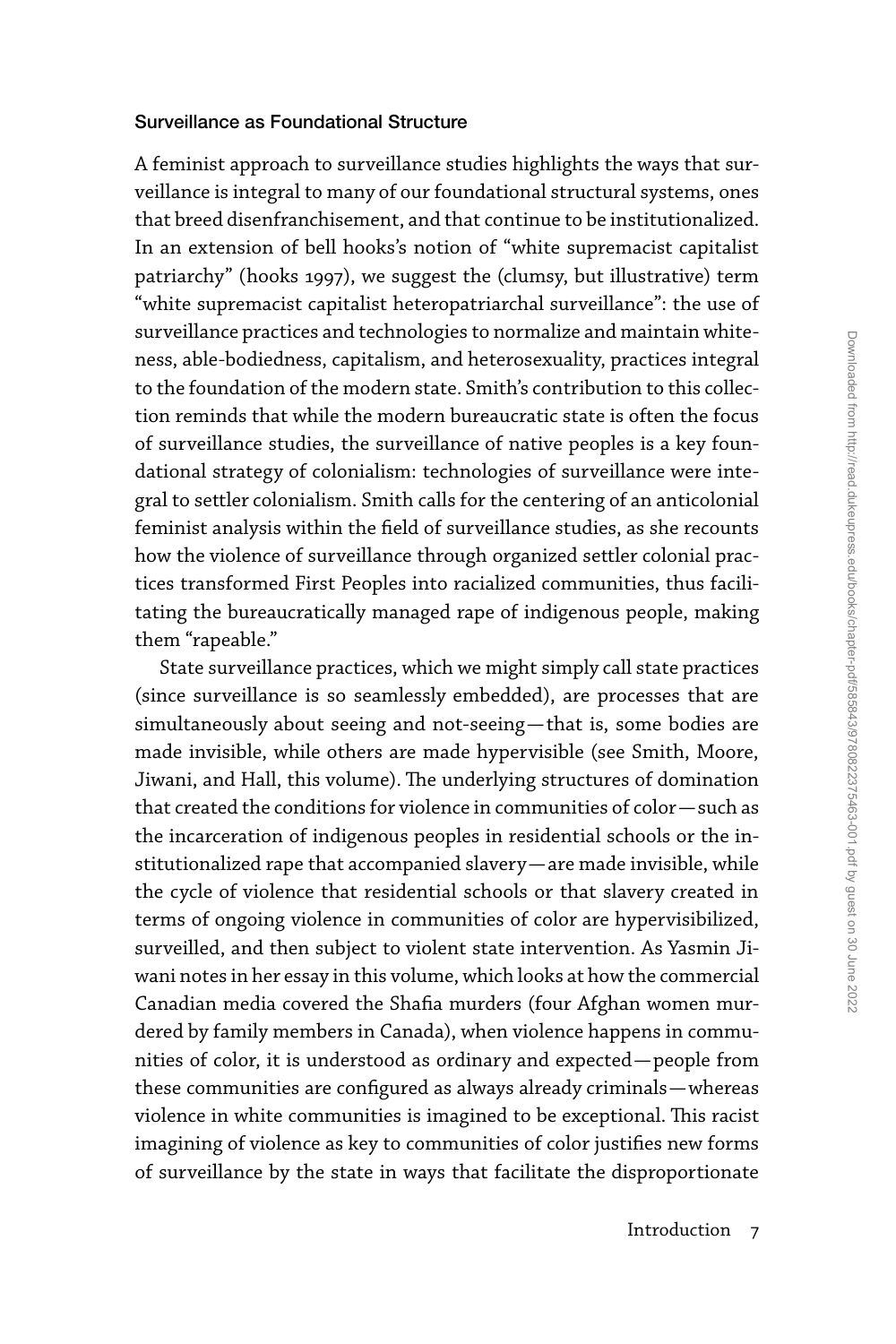criminalization of communities of color. As Hall notes in her essay on body scanners in airports, whiteness is transparent—a racialization that does not require monitoring—whereas racialized bodies are opaque and therefore suspect. Similarly, Moore's contribution to this volume examines the increasing reliance on a genre of institutional photography photographs of battered women—by police in cases involving battery, under a system of white supremacy. Moore shows that women of color (particularly dark-skinned women) are not revealed through the mechanism of photography, especially their injuries, in the same way as white women.

Laura Hyun Yi Kang's piece in this volume, about the history of antitrafficking, highlights how subjecting female bodies to observation has long been a practice in the United States. She examines the surveillance of the "differentially stratified mobilities" of women across borders, noting that the surveillance and scrutiny of women immigrating to the United States bespeaks founding imperialist racialist narratives in the United States. Focusing on trafficking in the League of Nations, Kang asserts that women were simultaneously hailed as objects and subjects of surveillance. The women were, on the one hand, seen as involved in the policing of other women, but on the other hand, at the borders of the nation where they were imagined to be trafficked, they were placed under greater surveillance which resulted in racialized sexist scrutiny.

As Lisa Jean Moore and Paisley Currah (this volume) show in their analysis of the birth certificate, gender and sexuality are inextricably bound to surveillant practices of documentation. Beginning with the binary system of gender imposed on babies born on U.S. soil, each of whom must be categorized and documented as a boy or a girl, living in the modern bureaucratic state is about the policing of gendered identities. Of course, as Moore and Currah demonstrate, the practice of documenting citizens via birth certificates is not a simple recording of bodily identities, but a process of surveillance that produces gendered identities in ways that do both epistemological and ontological violence to bodies that do not fit the male-female binary. In fact, statistics (including tracking and gathering information about gender) is intimately tied to the rise of statehood, as states gain the power to govern in part by collecting knowledge about their citizenry (Bowker and Star 1999, 110). Thus, in the words of the communication theorist Armand Mattelart, "measurement, computing, and recording have been the recurrent traits of the long process of construction of the modern mode of communication, starting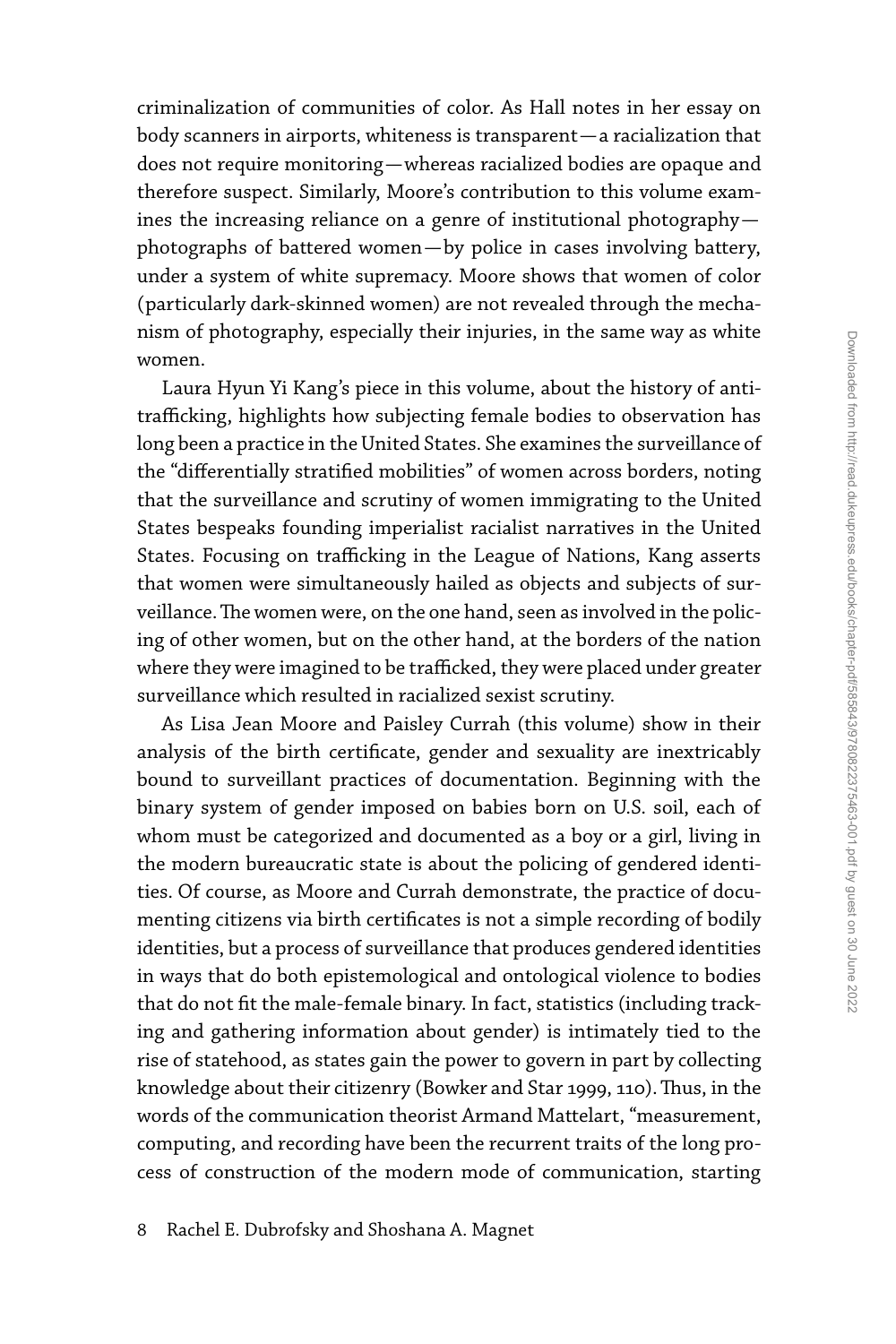with the first manifestations of 'statistical reason'" (1996, xvi). A feminist approach to surveillance studies demonstrates how the production of knowledge, when it comes to vulnerable bodies, is always already bound up with gendered and sexualized ways of seeing. The essays in part 1 make clear that surveillance practices are actually part of the founding mechanisms of many nation-states, as well as of the practices used to keep track of the citizens of these nation-states.

# The Visual and Surveillance: Bodies on Display

Part of what we add to ongoing conversations about surveillance is the idea that surveillance practices do not only "dismantle or disaggregate the coherent body bit by bit" (Ericson and Haggerty 2006), but also remake the body, producing new ways of visualizing bodily identities in ways that highlight othered forms of racialized, gendered, classed, abled, and disabled bodies, as well as sexualized identities. Surveillance studies can help to show that many surveillance practices and technologies were initially refined by focusing on the state's most vulnerable communities, bringing into sharp focus how oppression is made functional in a given context. For example, biometric technologies (which are used to identify features specific to an individual's body) were initially tested on prisoners who could not resist their use and were only recently used in a wider range of applications, such as fingerprint scanners on phones for consumer security. In her groundbreaking book *Terrorist Assemblages* (2007), queer theorist Jasbir Puar examines the move within the field of surveillance studies to focus on the "data body" or informational profile. Examining new security practices, including the x-raying of Sikh turbans at airports, Puar reminds that the body is never a cage of pure information, but rather always a racialized, gendered, and sexualized being. Puar asserts that while "surveillance assemblages" tend "toward discounting and dismissing the visual and its capacity to interpellate subjects . . . this discounting is simply not politically viable given the shifts around formations of race and sex that are under way in response to a new visual category, the 'terrorist look-alike' or those who 'look like terrorists'" (2007, 229). A concern in this collection is the interaction between the informational profile (a statistical profile that contains information including age, social security number, and so forth), the surveillance of gender, race, class, and sexuality, and the implications of the visual when it comes to surveillance practices and technologies.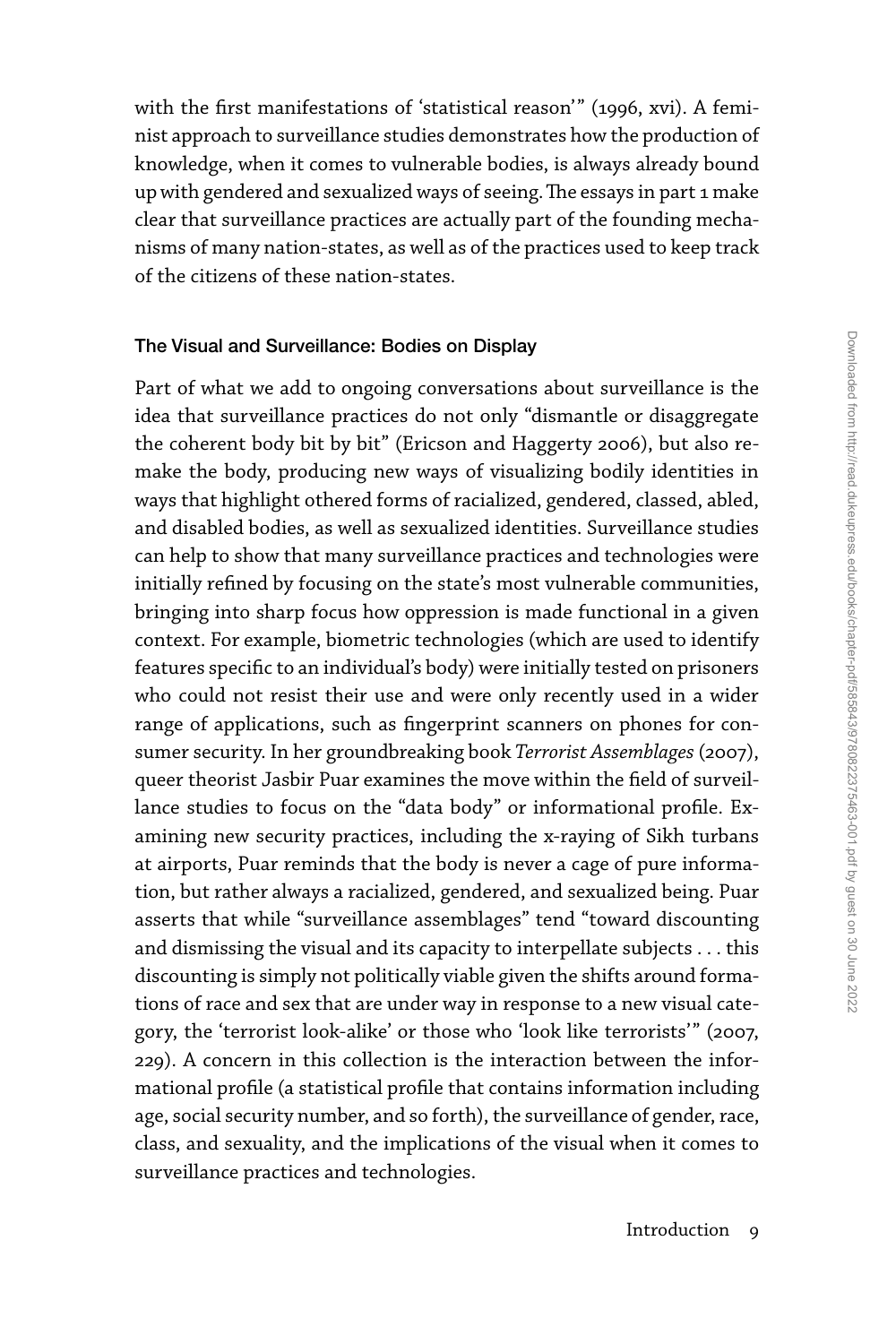One entry point for discussing visualized displays of the body via surveillance is the rich tradition of feminist scholarship in media studies. This scholarship enables us to focus on the contingencies of the visual and how newer surveillance technologies both produce and are produced by new forms of pleasure in looking. While a camera filming an actor in a scene for a film is not conventionally understood to be an act of surveillance proper, the visual display of bodies inherent to films and other forms of visual media, and to many practices involving surveillance technologies, suggest the need to mine the valuable insights of the rich tradition of critical feminist media studies scholarship for what it has to offer the study of surveillance. Aligning surveillance studies with feminist media studies reminds of the necessity of grounding visualizing practices in a history of systemic discrimination, one helpfully theorized by feminist media scholars. Our aim is to bring this work into the conversation about surveillance and point out that issues key to surveillance studies have been of concern to critical feminist scholars for quite some time.

In a culture that consistently puts women's bodies on visual display, and where this display can have implications particular to their gendering, any analysis of a technology that has the possibility of achieving these ends needs to contend with the complicated intersection of gender and the politics of the visual. From hooks's (1992) analysis of the hypervisibility of black female bodies, to Laura Mulvey's (1975) foundational work on the "male gaze," which examines how the film camera is used to invite the gaze of the audience to scrutinize female bodies, to the ways that bodies are made spectacular in racialized and gendered ways in science and medicine (Treichler, Cartwright, and Penley 1998), feminist scholarship dealing with issues related to surveillance has been around for decades. At the root of Mulvey's work are questions about the politics of looking—about the surveillance of othered bodies—for both the looker and the object being looked at, and the implications of the pleasures derived from this process. Integral to Mulvey's analysis are the gendered implications when the object looked at is a woman, a concern that needs to be carried over to any examination of how the surveillant gaze can make visible gendered bodies. Of course, as hooks (1992) insists, and as the work of Kang (2002) makes clear, racialized female bodies on display in visual media require particular consideration from critical scholars, something to which this volume is attentive.

As Moore, Jiwani, Hall, and Dubrofsky and Wood's essays in this vol-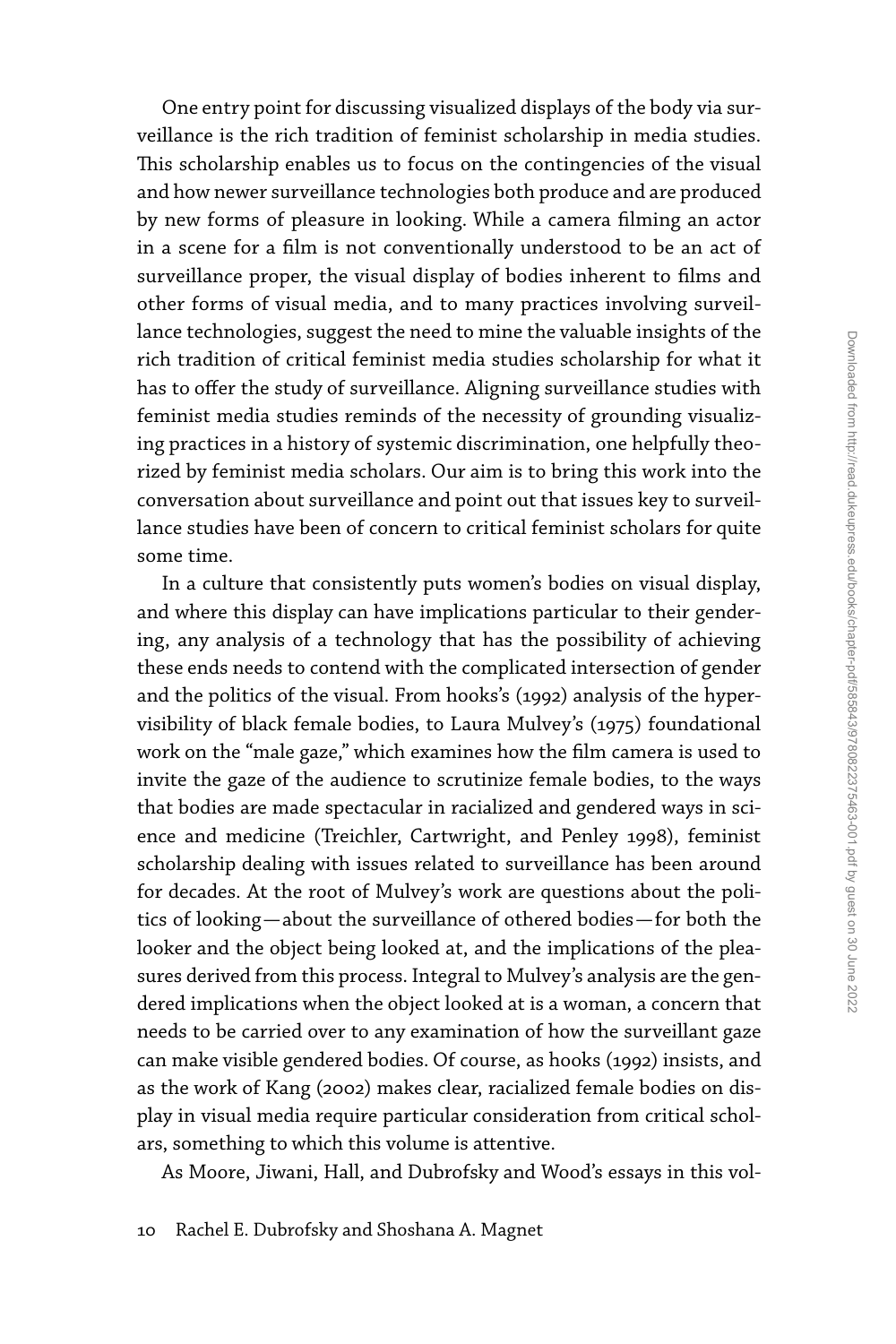ume make clear, central to much critical feminist media scholarship are questions about the contingencies of the visual display of disenfranchised bodies, a display that also often results from the use of technologies that behave in many ways like surveillance technologies. As Jiwani demonstrates in her contribution, surveillance technologies work to discipline certain bodies in particular ways, making some bodies hypervisible and others invisible, crafting regimes of intelligibility wherein what is rendered invisible is legitimized and taken for granted as an inherent part of the social fabric. Jiwani argues that visibility serves to heighten the focus on particular bodies by foregrounding their difference, and in the case of the coverage of the Shafia murders in the popular Canadian press, this logic of the visual situates Muslim bodies as beyond the purview of what it means to be and to look like a law-abiding Canadian.

While some of the surveillance technologies used to put bodies on visual display may be new, many of the ideas and forms of oppression associated with and reproduced by them are not and can be seen in longer standing forms of media. As Rachel E. Dubrofsky and Megan M. Wood show in their chapter, which examines tabloid coverage of celebrity use of Twitter, Twitter enables the articulation of women as placing *themselves* under surveillance by "voluntarily" posting photographs. Using critical feminist media scholarship, they show how women are framed as empowered and agentic, situating them as complicit in invitations to the male gaze. While new forms of social media are imagined to produce new possibilities for feminist agency online, Dubrofsky and Wood show how age-old sexist and racist tropes persist when self-fashioning in a consumer context is configured as a form of empowerment and active invitation of the male gaze is imagined as a form of agency. Dubrofsky and Wood highlight the racialized implications of such tropes: white women are presented as agentic through the hard work (exercise and diet) they put into making their bodies ready for the male gaze; women of color are always already gaze-worthy in ways that rely on racist sexisms.

We are reminded of how narratives that emphasize the possibilities of the formidable potential of x-ray vision (such as Spiderman and Batman) may serve to shape technological development, as scientists internalize these cultural messages about consumer desires and attempt to actualize them in new technologies, an issue discussed by Hall in this volume, in her essay on whole-body imaging machines that visualize people's bodies naked under their clothes. Surveillance technologies that visualize the body reference long-standing cultural and science fictional pre-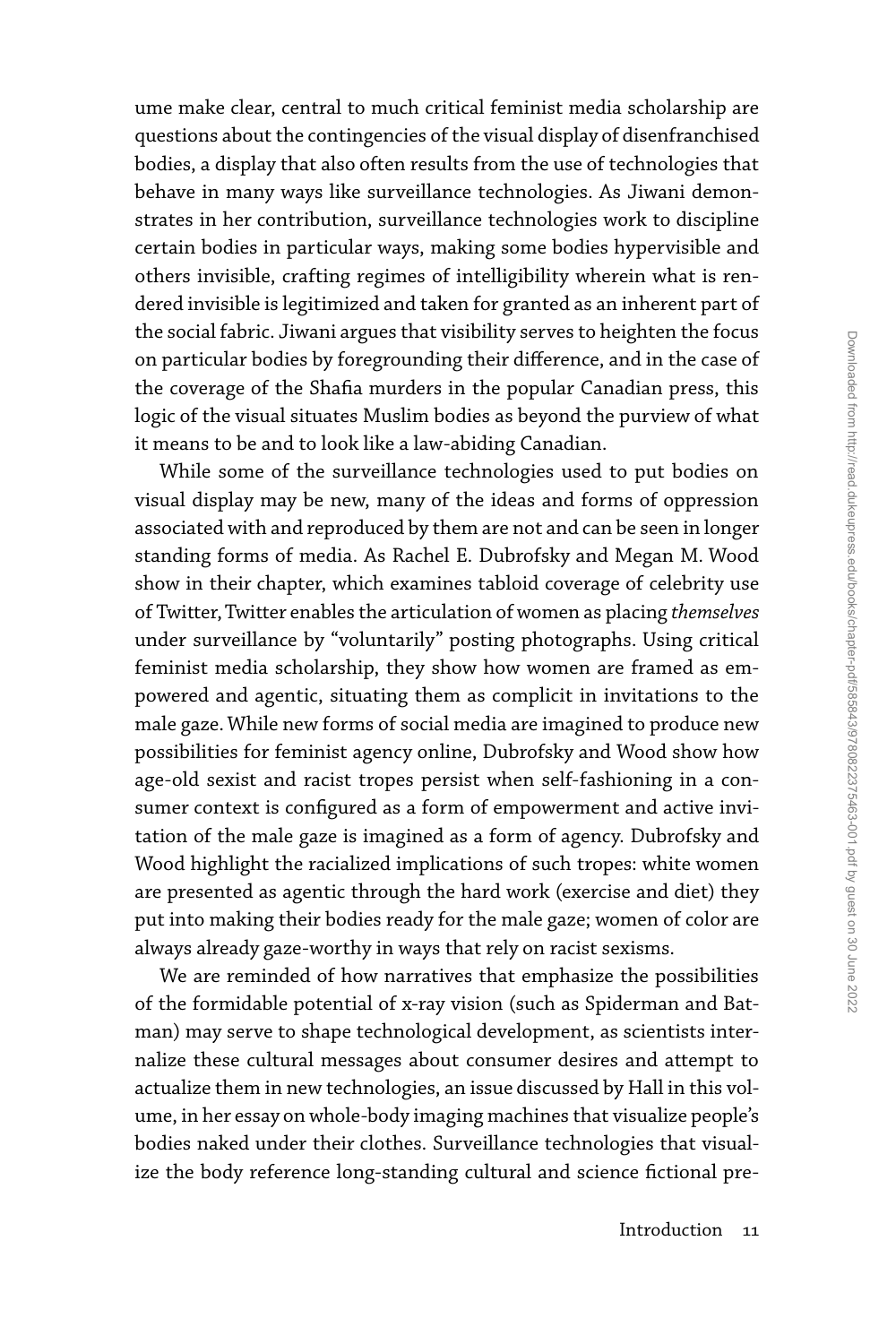occupations with x-ray eyes, in which x-ray vision is imagined in media from comic books to news representations to be a form of seeing that is all-powerful and all-revealing, and thus an exciting and powerful technological development. In a culture that sexualizes the visual display of female bodies, this type of technology can have specific implications for female bodies. For instance, attendants of the Transportation Security Administration (TSA) in the United States encourage screeners to pay particular attention when hegemonically attractive women pass through these scanners (Hall, this volume), intensifying existing forms of sexual harassment. In this way, the technologies facilitate x-ray eyes that require security personnel to stare at certain bodies while obscuring the pleasure taken in rendering these bodies visible, as well as mystifying the process by which some bodies are made hypervisible and others invisible. This is a process Magnet has elsewhere termed "surveillant scopophilia" (2011)—that is, when new technologies provide opportunities for pleasure in looking in ways connected to surveillance. How the technologies capture the body can have significant implications, as Moore (this volume) articulates in her discussion of how police photographs of battered women create images in which the battered bodies of women of color do not translate in ways that reproduce the commonsense aesthetics of what a battered woman looks like.

A possible distinction between the use of surveillance technologies and images created by the entertainment industry for mass consumption is that the images and data created by the former are not necessarily or expressly used to construct consumable products for a mass audience, as is the case for the latter. However, in the most popular television genre of the last decade, reality TV, techniques that mimic surveillance practices are used to gather footage that resembles surveillance footage of real people doing real things—that is, not actors performing scripted lines to create an entertainment product for mass consumption. The reality TV genre puts into relief a poignant concern for our project, one originally raised by feminists looking at the genre of pornography (L. Williams 1989; McClintock 1993), but which permeates media practices nowadays: how does the visual display of "real" bodies doing "real" things add a twist to a critical analysis of representation? What are the implications of saying, "But she really behaved that way. We caught it on film," rather than "She was scripted in this way. The director instructed her to play her role in this manner"? The little existent feminist scholarship on this genre (Hasinoff 2008; Dubrofsky 2011a) is helpful in addressing these concerns, but there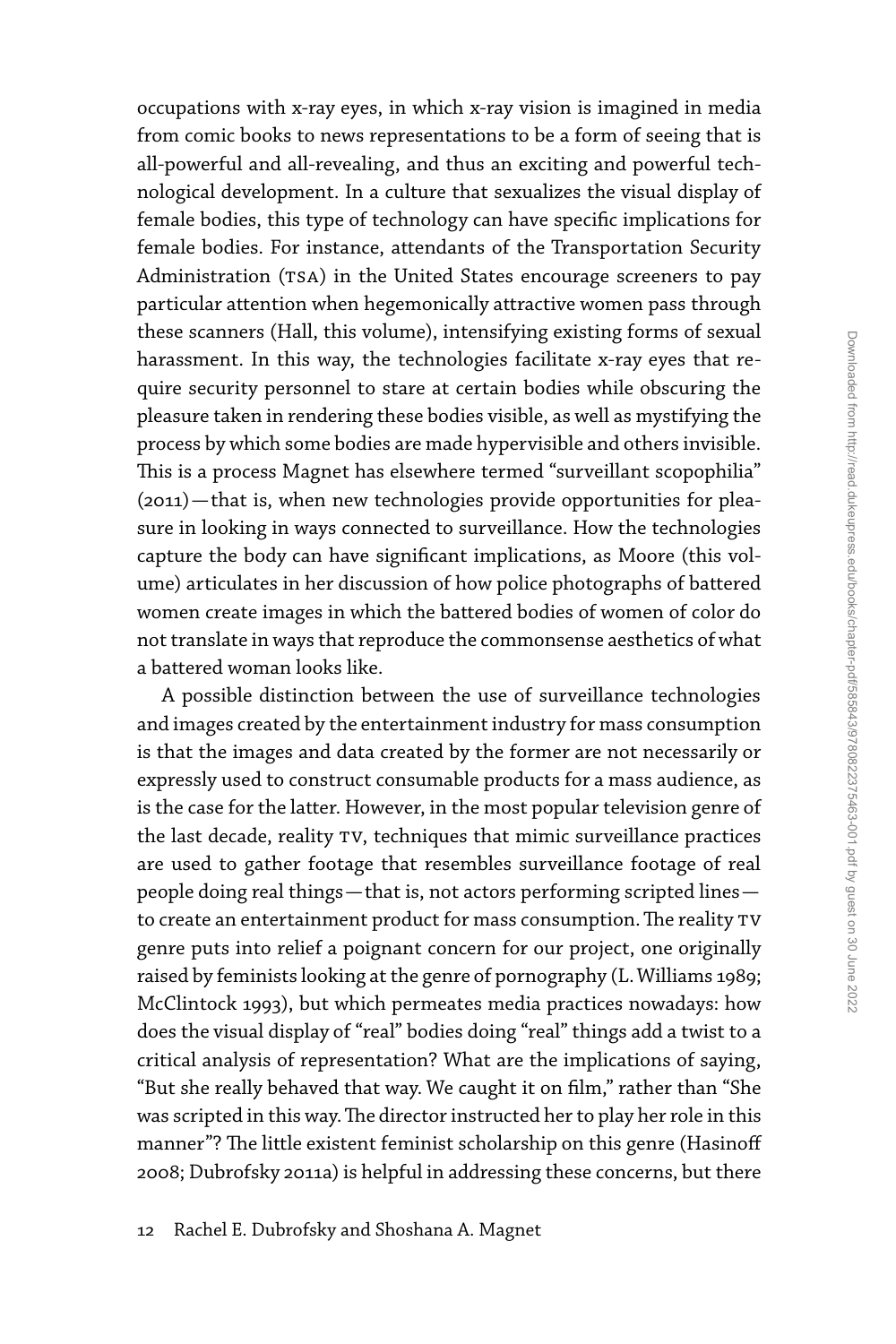is simply not enough, though there is a remarkable burgeoning and thriving field of critical scholarship on racialized bodies in the reality TV genre, all of which can be fruitfully brought into conversation with the work of surveillance scholars.<sup>3</sup>

Newer media suture the subject more personally, more directly, as a producer (not just a consumer) of culture, creating what some now refer to as a "prosumer" (blurring of the lines between the consumer and producer). While newer media can enable the reproduction of historical oppressive power relations existent in "older" media, they also add important new dimensions requiring investigation and understanding. For instance, what happens when we can no longer say about an image (as we might with a representation on a reality TV show) that it was edited and shown out of context? Witness the case of Natalie Blanchard in Quebec, who lost her disability insurance benefits (for depression) because she appeared "too happy" in Facebook photographs that she posted during her sick leave (Sawchuk 2010). Much was made, in particular, of a photograph of Blanchard in a bikini, with online discussions of how good she looked in the bikini and of this somehow attesting to her (sound) mental health. How do questions of empowerment and responsibility become articulated when individuals operate the technologies that functionally surveil them and are used to obstruct their right to the privileges of citizenship, including assistance from the state, as well as to get them fired, to socially ostracize them, and so forth? What are the particular implications of this for female, racialized, queer, and disabled subjects?

## Biometric Technologies as Surveillance Assemblages

Biometric technologies are accompanied by a whole host of surveillance practices that specifically focus on the body as we are increasingly locked into what the sociologist Simone Browne calls the "identity-industrial complex," where the body itself is the central target of surveillance practices (2009). As Hall's work in this volume demonstrates, the failure of new technologies to keep people safe intersects with their race, class, gender, sexuality, and disabled- or able-bodied identities. One example of this is the ways that the surveillance of disability is facilitated by new reproductive technologies. For instance, the Newborn Screening Saves Lives Act mandates the collection of DNA information from every baby born on U.S. soil. The genetic information collected from newborn babies is subject to an increasing number of genetic tests—a number that has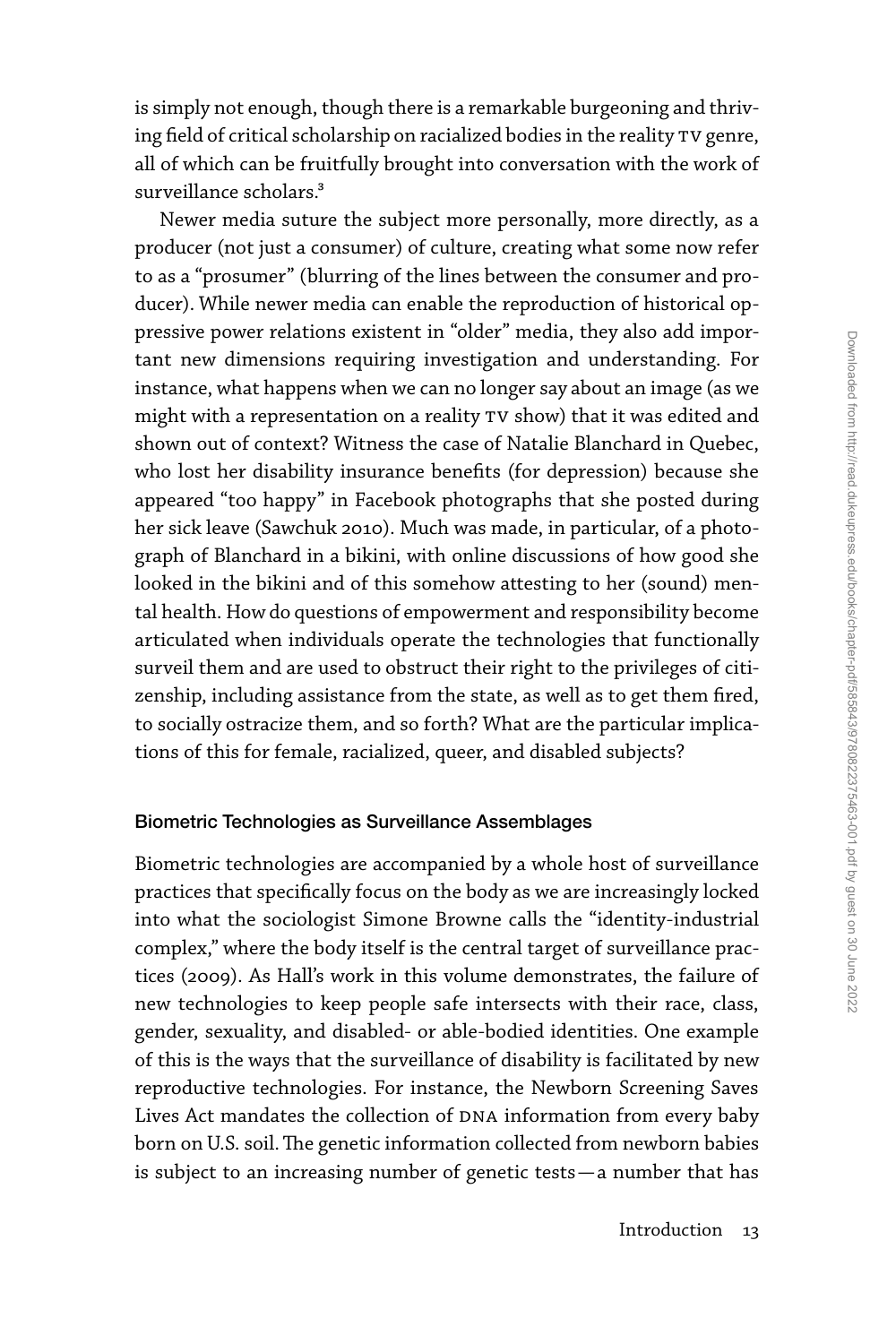dramatically expanded alongside new technological advances (Magnet 2012). Of course, this means the state increasingly screens for disabilities in ways that recall eugenics projects, as new technologies are used as a form of mandated surveillance by the state to facilitate the surveillance of disability. As Dorothy E. Roberts shows in her contribution to this volume, the increase in the number of amniocenteses performed is also part of the surveillance of disability, as "it is increasingly routine for pregnant women to get prenatal diagnoses for certain genetic conditions, such as Down syndrome or dwarfism" (176), even in cases where women do not understand what the test is for or its attendant risks.

Of course, new reproductive technologies have different implications for white women and for women of color, and for women in the Global South versus women in the Global North. Roberts reminds us that in 1985 the feminist theorist Gena Corea "predicted that white women would hire surrogates of color in reproductive brothels to be implanted with their eggs and to gestate their babies at low cost" (169), this prediction highlights the differential ways genetic technologies are likely to be accessed. Corea's prediction has come true, as Sayantani DasGupta and Shamita Das Dasgupta show in their contribution to this volume, which looks at the growing surrogacy industry in India. DasGupta and Dasgupta demonstrate that, for the most part, wealthy women from the Global North, as well as some wealthy Indian citizens, pay to have impoverished or financially struggling Indian women implanted with an embryo via in-vitro fertilization. In this piece, we see how the bodies of women of color are literally put into the service of reproducing empire for another country (often North America, Australia, or Europe) by producing offspring for what is often a white couple, and placed under surveillance to make sure they are doing so properly. Like Smith, DasGupta and Dasgupta demonstrate the urgent need for an analysis of colonialism and colonial practices in surveillance studies. They argue that surveillance practices facilitated by the economic necessity of Indian surrogates pave the way for all kinds of gender, class, and imperialist violences.

In examining state attempts—with an orientalist and imperial gaze to render "terrorist bodies" both pathological and animalistic—Hall illustrates that biotechnologies are deployed to turn these bodies inside out and make them transparent in ways that intensify systemic forms of violence already inflicted on marginalized communities. In her discussion of full-body scanners in U.S. airports, Hall looks at the centering of the notion that white, middle-class, able-bodied, heterosexual passengers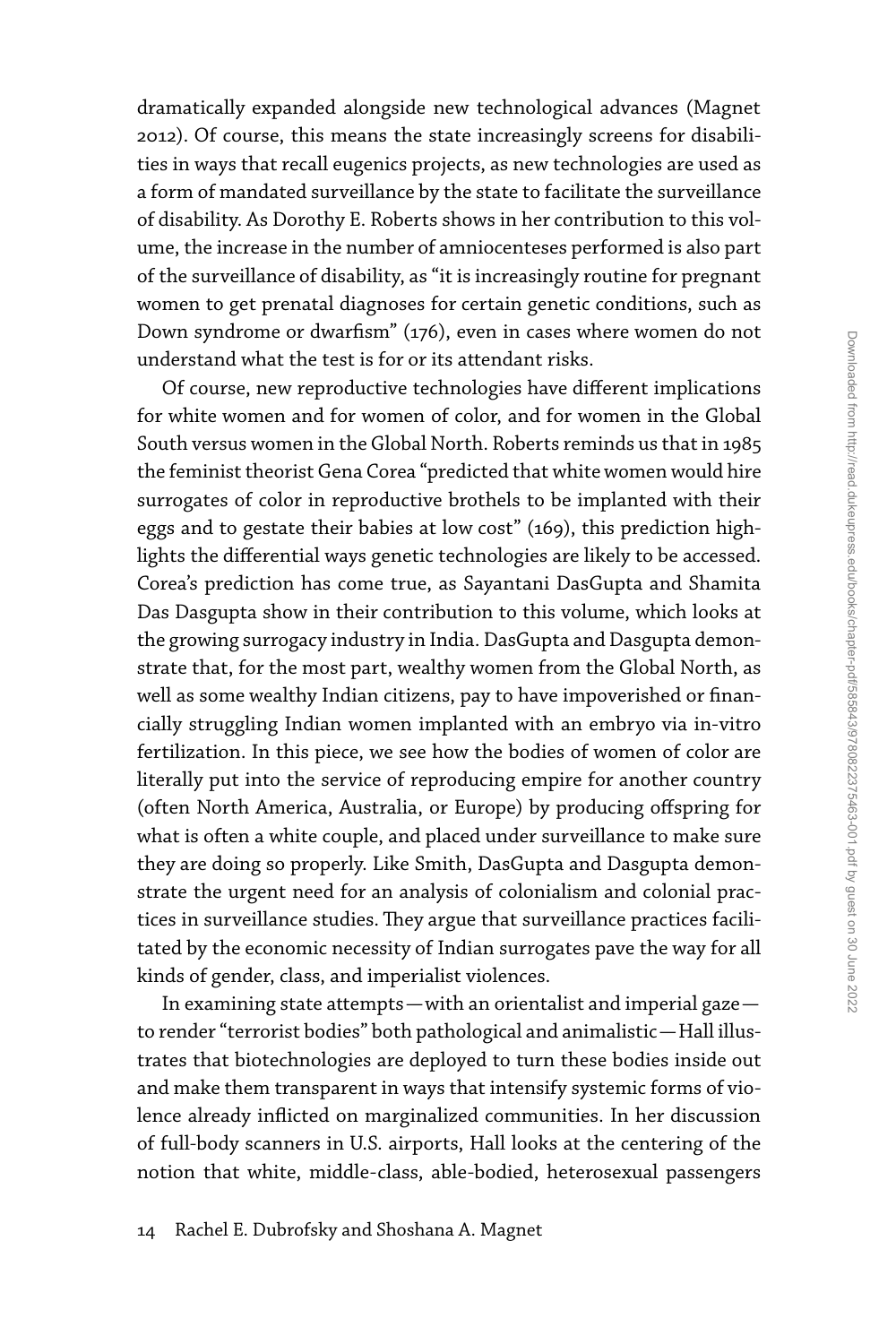should not have their bodily privacy invaded by TSA officials. Race issues are indeed often at the forefront in the marketing of the technologies for instance, companies aiming to get state institutions to invest in identification technologies claim biometrics will circumvent persistent forms of racial profiling. Biometric technologies render the body in binary code, and industry manufacturers of these technologies claim this code reveals nothing about race, gender, class, or sexuality, instead representing bodies as anesthetized strands of ones and zeroes. However, it is increasingly clear that biometric technologies are in fact a high-tech form of racial and gender profiling that efficiently and quickly sorts people using criteria that often explicitly include race and gender. For example, in order to verify the identity of a particular individual, it would be faster to scan the individual against a smaller group of people with like characteristics, rather than against an entire database. For many biometric technologies, "like characteristics" include race and gender identities. Reifying race and gender in this way through their biometric categorization only serves to intensify existing forms of biological racialism and sexism, in which race and gender are imagined as stable biological properties that can be reliably read off the body.

#### New Perspectives

What does this book tell us that is new? Part of the "new" is the explicit placing of the field of surveillance studies in historical perspective, by taking a transdisciplinary focus and forefronting a feminist praxis. Another "new" is the overt framing of the concern with widespread surveillance as not a new phenomenon, by excavating and highlighting long-standing concerns with surveillance that pre-date the explosion of scholarship on the topic and precede 9/11 (a signal moment for much surveillance scholarship). This collection demonstrates the importance of thinking beyond contemporary developments in new technologies and the intensification of surveillance since the 1980s, tracing the history of surveillance back to organized forms of state control such as slavery, the management of women's reproductive autonomy, the regulation of sexuality, and the institutionalized scrutiny of those living in poverty. Rather than rehashing arguments as to whether or not surveillance keeps the United States safe, we instead take an intersectional critical feminist approach to illuminate what constitutes surveillance, who is scrutinized, why, and at what cost. As we show throughout this introduction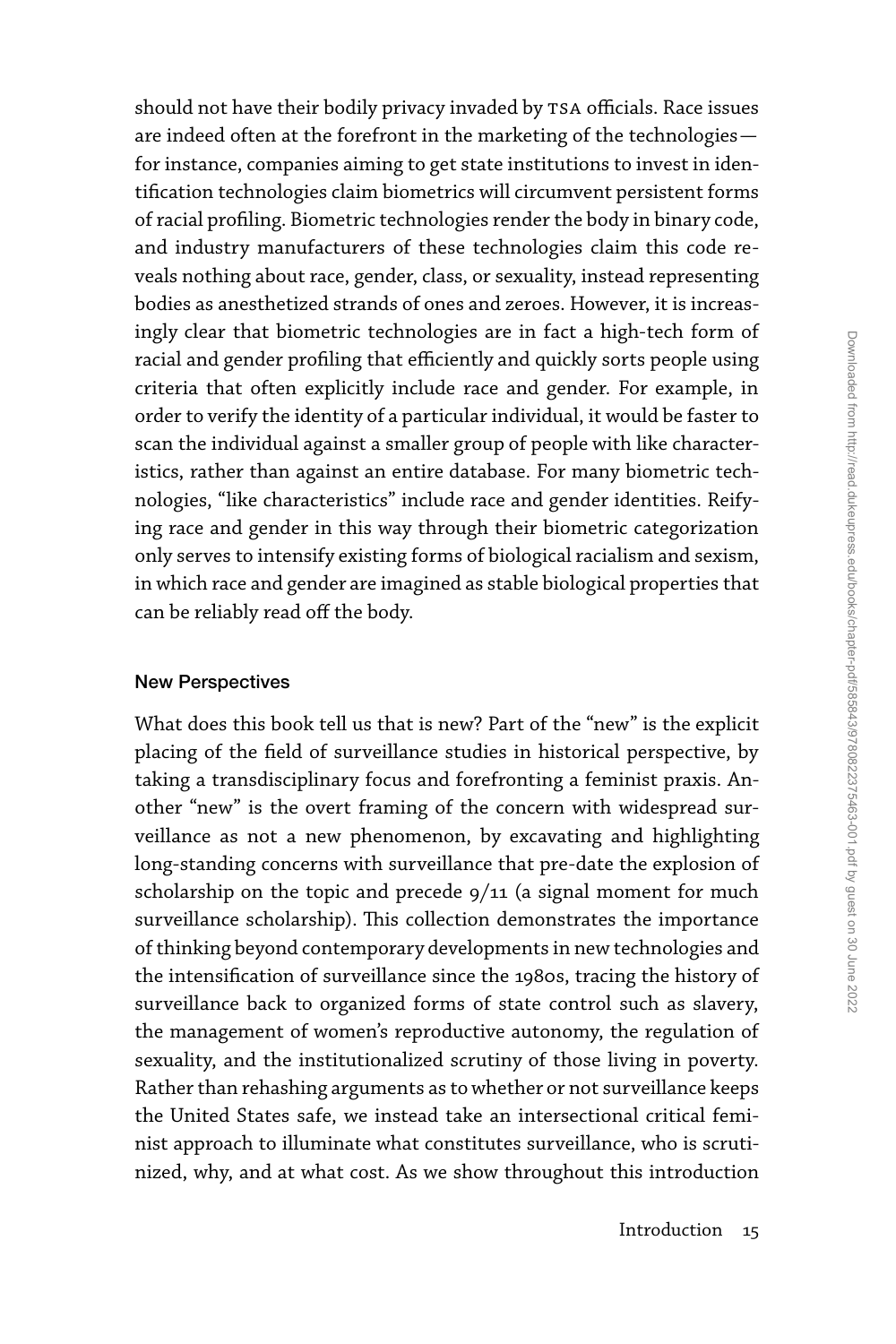and edited collection, surveillance continually impacts people of color, women, queer and trans people, and people with disabilities. From the ways that surveillance has facilitated the state-sponsored rape of indigenous peoples (Smith, this volume) to the ways that surveillance remains central to the policing of the reproduction of women of color (DasGupta and Dasgupta, this volume; Roberts, this volume), in asking what the conditions of possibility for the emergence and intensification of surveillance practices might be, we hope to show the connection of these practices to systemic forms of discrimination.

This collection demonstrates the theoretical significance of surveillance for other fields, from feminist media studies scholarship that looks at how women are put on display in visual forms of media, to critical criminological examinations of how photographic evidence is used in cases involving the battery of women in intimate relationships, to research in sexuality studies that examines the surveillance of transgender folks through new forms of identification and documentation practices. We hope this volume will encourage more cross-disciplinary conversations and alliances. How might we think about how to build coalitions across difference? A feminist approach to surveillance studies also argues for a reimagining of collective responses to the violence of state scrutiny, one that seeks to uproot and defy oppressive structural systems, envisioning collective forms of resistance to violence that do not involve state surveillance of those living either inside or outside its borders, and asks how we might make our communities safer while continuing to refuse surveillance practices. Additionally, we would like to facilitate the generation of new research interests on the topic of surveillance; for instance, to open up avenues for the examination of mediascapes that increasingly blur the lines between what have conventionally been understood as public and private spheres, and the concomitant implications of the use by private citizens of personal technologies to create publicly available and widely circulating images and bits of data. Above all, we contend that the critical implications of surveillance cannot be explored without attentiveness to issues of oppression. We would like this volume to encourage discussions about the implications of surveillance for disenfranchised bodies, conversations that engage long-standing concerns raised by critical scholars looking at the display of gendered, classed, sexualized, racialized, disabled, or able bodies.